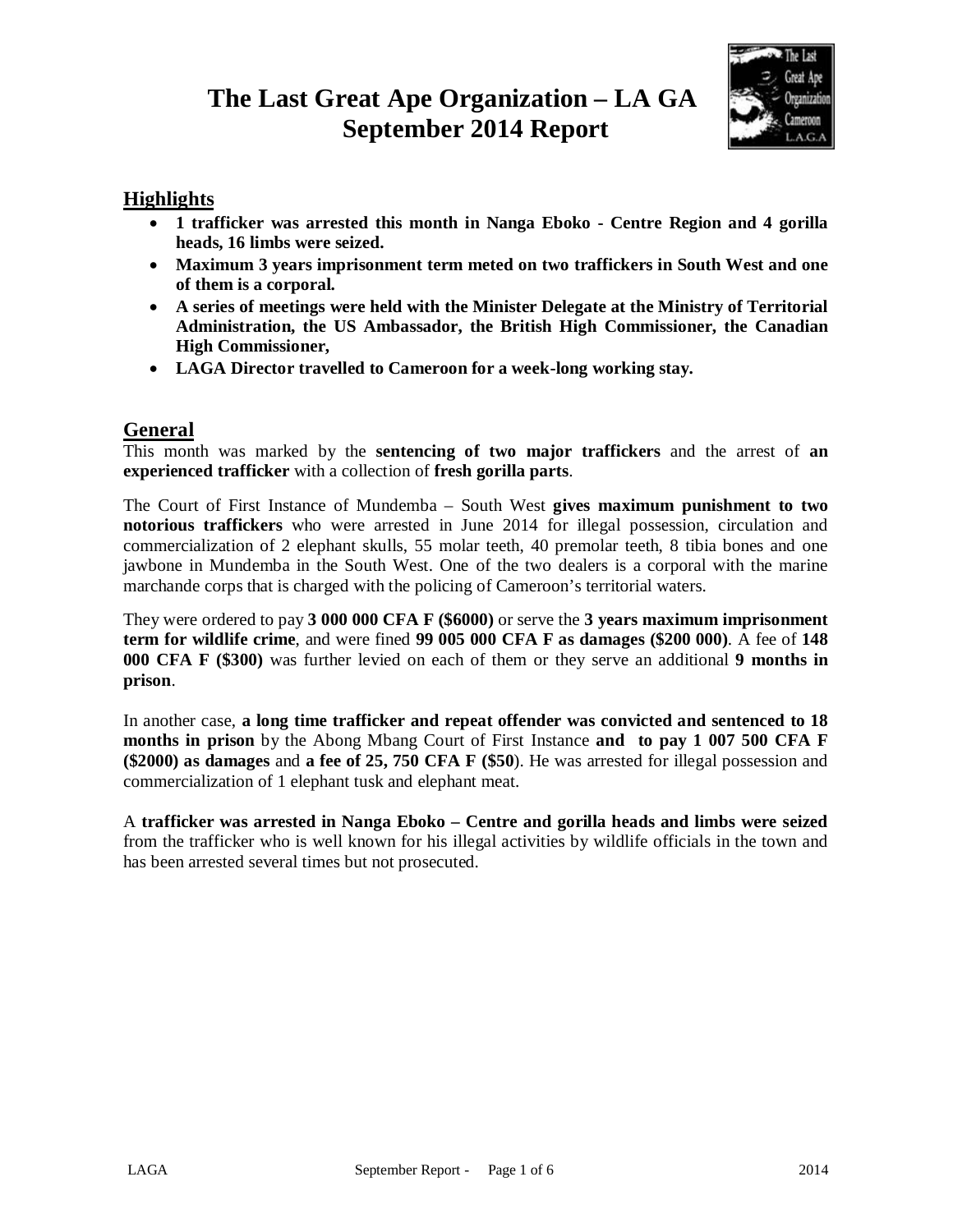#### **Investigations**

- **20 investigations** of varying lengths were carried out in **6 Regions** of Cameroon-Littoral, East, Centre, South West, South and West Regions.
- Good investigations **in Nanga Eboko** led to the arrest of a dealer in possession of gorilla skulls and other parts.
- Good investigations in **Nkoteng** led to the identification of products but operation failed because dealer did not show up.

### **Operations**

**1 operation** carried out this month led to the **arrest of 1 major trafficker** who is a serial offender and had previously been arrested 4 times.

 **8/09/14 – a major trafficker in wildlife products was arrested in Nanga Eboko with 4 fresh heads and 16 limbs of a gorilla** He has been illegally trading in wildlife parts for a very long time and these activities were well known to wildlife officials who would arrest him, warn him about the illegality of his business and set him free. He installed an 800-litre capacity fridge at his home for preserving the parts. The four gorilla heads and 16 limbs, cut off from four gorillas were all fresh. The 16 limbs represent the fore and hind limbs of the gorillas. He is the owner of 4 motorbikes bought with money generated from the sale of illegal wildlife products. He supplies the products to buyers from big towns in the country including Yaounde, Bertoua, Ebolowa and Douala. He buys the products from poachers at the banks of the Sanaga River where poachers who ferry the wildlife products on canoes while he equally provides them with ammunition for poaching.

#### **Legal**

- LAGA Legal Department carried out **20 missions** out of Yaounde- Centre Region: 2 in Mfou (Centre), 4 in Nanga Eboko (Centre), 1 in Douala (Littoral), 1 in Abong-Mbang (East), 2 in Bertoua (East), 2 in Bangangté (West), 1 in Bafoussam ( West), 1 in Dschang (West), 2 in Kribi (South), 1 in Ebolowa ( South), 2 in Tombel ( South West), and 1 in Mamfe ( South West),
- There are **33 dealers behind bars during this month**: 13 in the East Region, 9 in Centre region, 2 in Littoral Region, 2 in South Region, and 7 in South West Region.
- **35 cases** were followed up by the Legal Department this month.
- **34 cases** scheduled and being tried in court this month.
- **Prosecutions**: 2 court rulings were passed this month.
	- 2/09/2014: The Abong-Mbang Court of First Instance East, sentenced ATANGANA JEAN who had earlier served an imprisonment term for a wildlife crime, to **18 months of imprisonment** and to pay **1 007 500 CFA F as damages.** He was also ordered to pay fees of **25.750 FCA F.** He was arrested in Lomie for illegal possession and commercialization of 1 elephant tusk and elephant meat.
	- 2/09/2014: The Mundemba Court of First Instance South West, sentenced NWESE SOLOMON NWESE and EFFIAM PETER EFFIONG to **3 years imprisonment or pay a fine of 3.000.000CFA F** and to pay **99.005.000 CFA F as damages.** They were also ordered to pay a fee of **148.000 FCA F each or serve another 9 months imprisonment term.** They were arrested in Mundemba for illegal detention of 55 elephant molars, 2 elephant skulls, 08 tibia elephant bones, 40 premolars, and 01 elephant jawbone.

.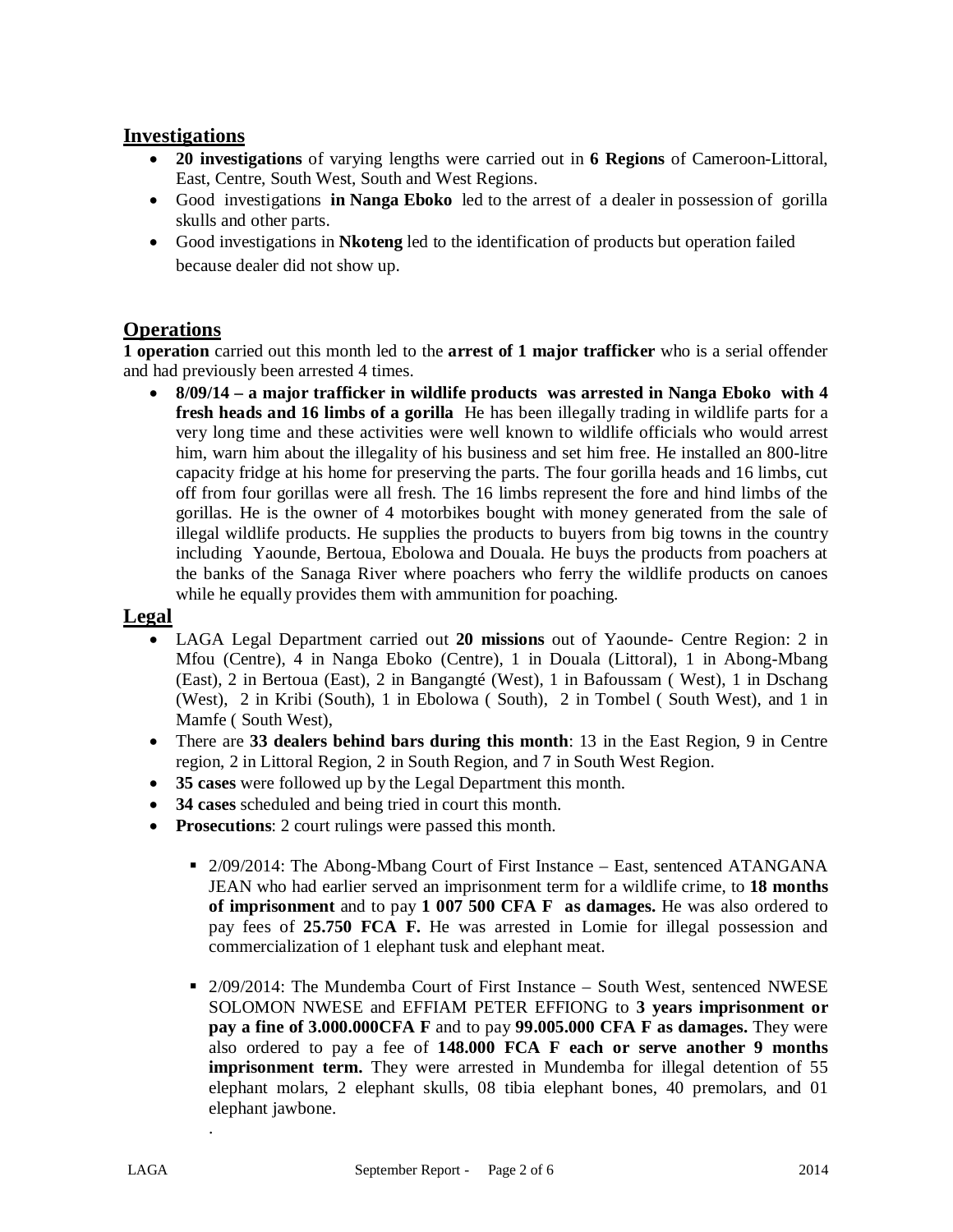# **Media front**

- **39 media pieces** were produced and pushed through to radio, written press, and internet including: 27 written press material (15 in English 12 in French), 2 radio talk shows all in English, 1 radio news feature in English, 5 news flashes (4 in English and 1 in French) and 4 internet publication all in English.
- **Guests include:** The Minister of Forestry and Wildlife, the conservator of Korup National Park and the Conservator of Kwagame National Park.
- **Subjects focused on wildlife law enforcement including**: maximum wildlife sentence to the two notorious ivory dealers in Mundemba, gorilla parts trafficker arrested in Nanga Eboko and Pouma arrest of a trafficker with 3 chimp skulls.
- 26 media pieces in English, 13 in French making a percentage of 66.7% in English and 33.3% in French.

### **External Relations and Policy**

- LAGA Director was present in Cameroon during the period from the  $10<sup>th</sup>$  to the  $17<sup>th</sup>$  and during this period, accompanied by the Deputy Director, they held a number of meetings on wildlife law enforcement activities with the Minister Delegate at the Ministry of Territorial Administration, the US Ambassador, the Canadian High Commissioner, the Britsh High Commissioner and officials of the European Union in Yaounde .
- The Deputy Director and the Head of the Investigation Department held a meeting with the Interpol Regional Chief to discuss issues related to the organisation of the Interpol meeting that was scheduled to hold in Equatorial Guinea in September 2014 and LAGA's participation during this meeting .
- The Deputy Director held a meeting with an official of AADA, an organisation fighting illegal logging, to discuss the illegal exportation of timber from border areas of the South West and North West Region to neighbouring Nigeria and the link to illegal wildlife activities and the possibilities of collaboration between the two organisation.
- The Deputy Director held a discussion on Cameroon's ivory stock management during the CCPM (MINFOF partners, mainly donors) meeting held in Yaounde.
- The Head of Legal Department held a meeting with the customs officials at their head office –Yaounde, to continue work on the Memorandum of Understanding that is expected to be signed between LAGA and the Customs department.

#### **Management**

- Management department completed monthly financial records and reports of the months of January to June 2014.
- The new financial system Sage Saari continued to be tested for the recording of LAGA's financial activity.
- Management department continued work on the financial records of the new replication project being set up in Kenya.

### **Activism Front**

All the education activities carried out by the LAGA family are online; this could be gotten at the LAGA website – **<http://www.laga-enforcement.org/Activism/tabid/77/Default.aspx.>**

### **Replication**

The media department exchanged information with replication projects on the ebola threat in order to facilitate the work of communication on the threats of ebola and its link with wildlife trafficking.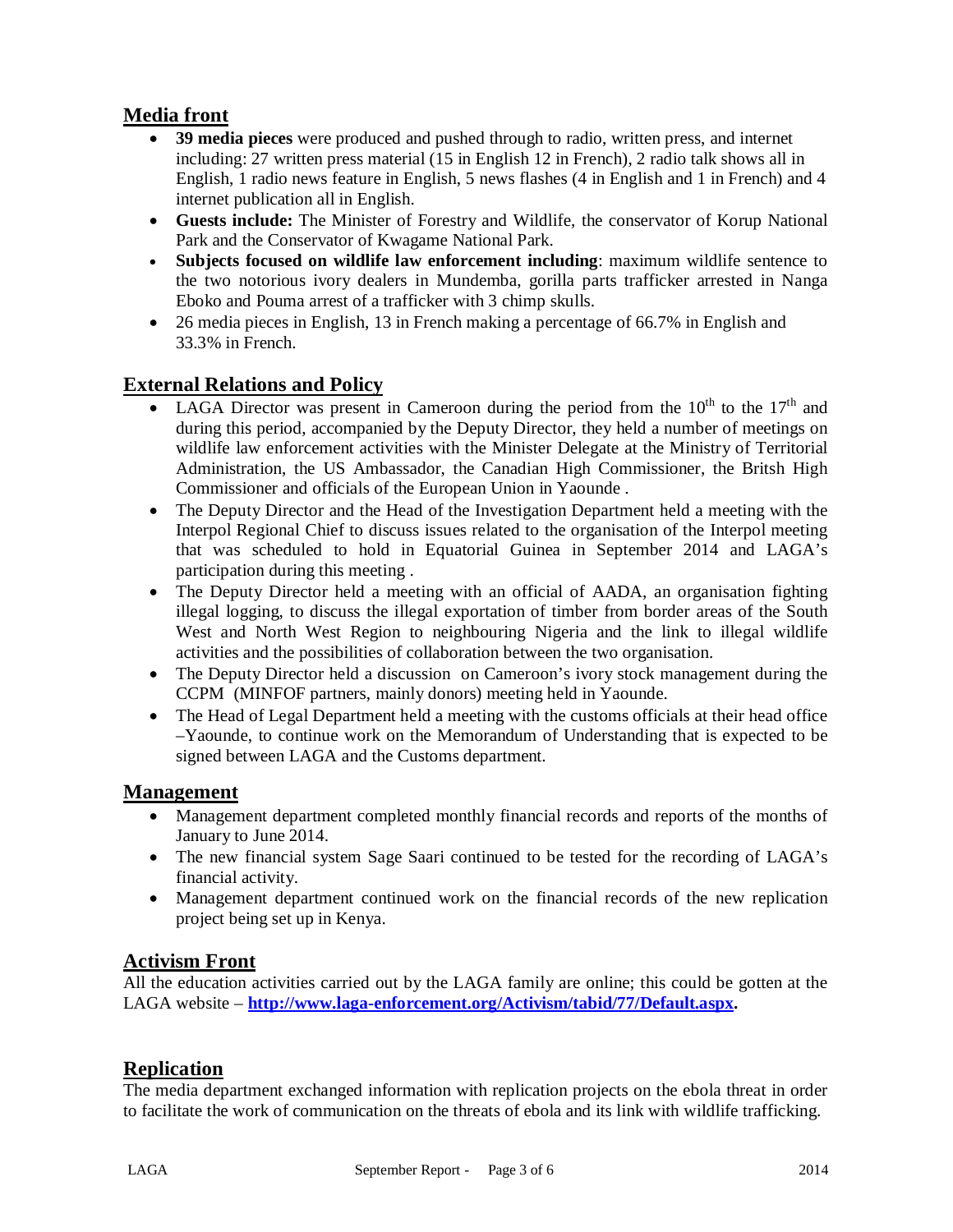The management department assisted in establishing financial records of an investigator working in the Kenyan project.

#### **Finance**

#### Total Expenditures CFA Total Expenditures USD **2,119,165 Investigations** 20 Investigations, 6 Regions \$4,155 **648,600 Operations** 2 Operation against 3 subjects \$1,272 **3,163,373 Legal** follow up 35 cases 33 locked subjects<br>
39 Media pieces<br>
39 Media pieces<br>
33,000 **1,530,250 Media** 39 Media pieces **862,400 Policy & External Kenya Mission/Congo** \$1,691 **1,539,700 Management** Coordination \$3,019 **1,073,499 Conserversity Conserversity Conserversity Conserversity Conserversity Conserversity S2,105 23,300 LAGA Family LAGA Family 1 23,300 1 1 546 10,960,287 TOTAL EXPENDITURE SEPTEMBER** \$21,491

#### **LAGA Expenditure by line for September 2014**

#### **LAGA Expenditure by Donors for September 2014**

| <b>Amount CFA</b> | Donor                 | Amount USD |
|-------------------|-----------------------|------------|
| 2,740,800         | Kuenzi                | \$5,559.4  |
|                   | FWS-Replication       | \$0.0      |
| 1,357,625         | BornFree UK           | \$2,753.8  |
| 1,530,250         | Rufford               | \$3,104.0  |
|                   | <b>IFAW</b>           | \$0.0      |
| 1,966,697         | <b>NEU</b> Foundation | \$3,989.2  |
| 2,119,165         | WILD CAT              | \$4,298.5  |
| 1,245,750         | Prowildlife           | \$2,526.9  |
| 10,960,287        | TOTAL                 | \$22,231.8 |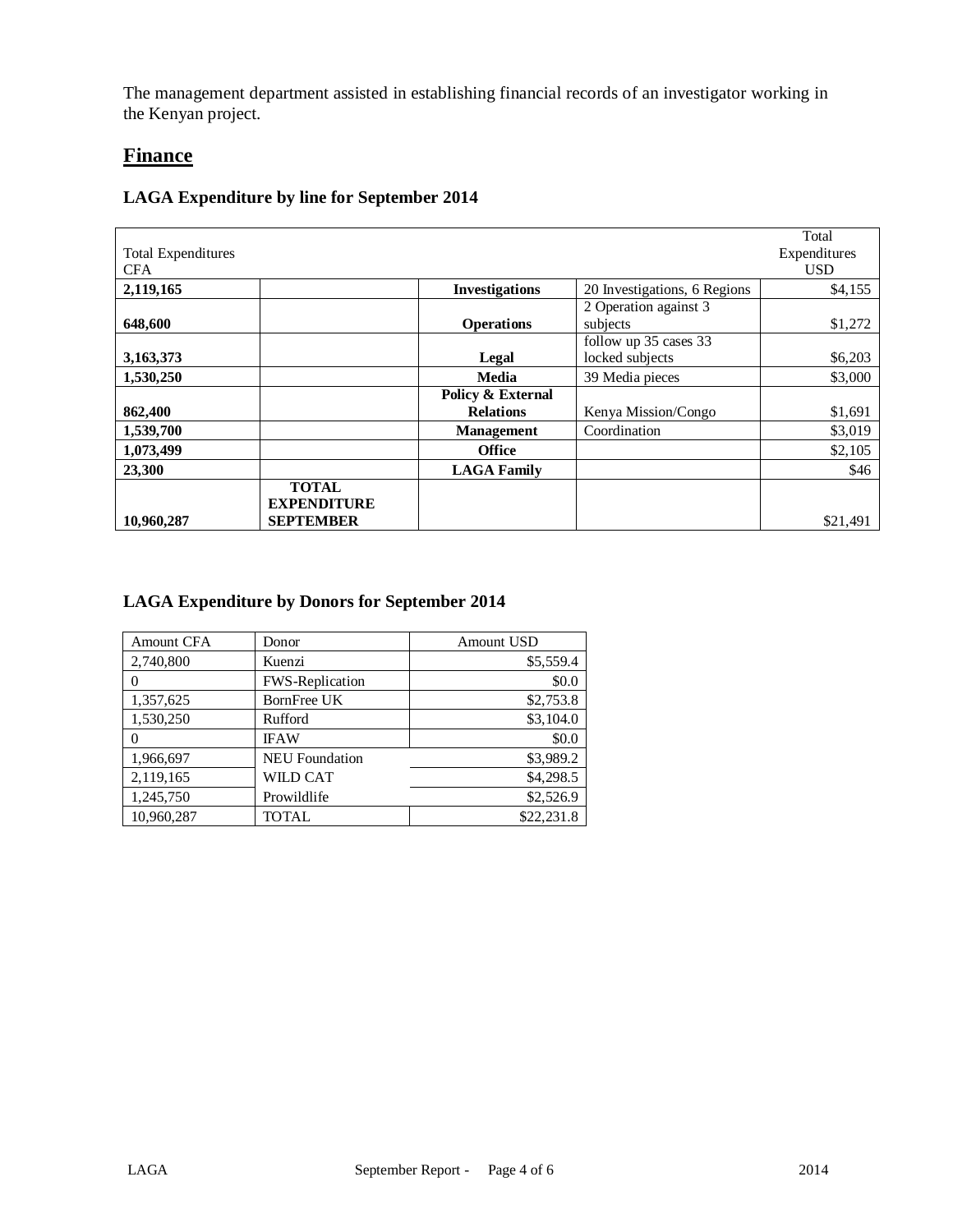### **This Month in Pictures**



**A major trafficker arrested in Nanga Eboko – Centre with 4 gorilla heads and 16 limbs. especially in reserves near Edea. He is waiting for the drafting of a complaint report against him in the offices of wildlife officials**



**16 gorilla limbs and four heads all cut off from four recently killed gorilla were seized from the trafficker** 



**Arrested gorilla trafficker uses a box to load his products which he obtains from poachers who using canoes transport the parts from the forest to the banks of the Sanaga River where he meets them, buys the products and equally supplies them with ammunition;**



**Maximum three years sentence meted on two traffickers arrested in June with over 100 elephant bones**